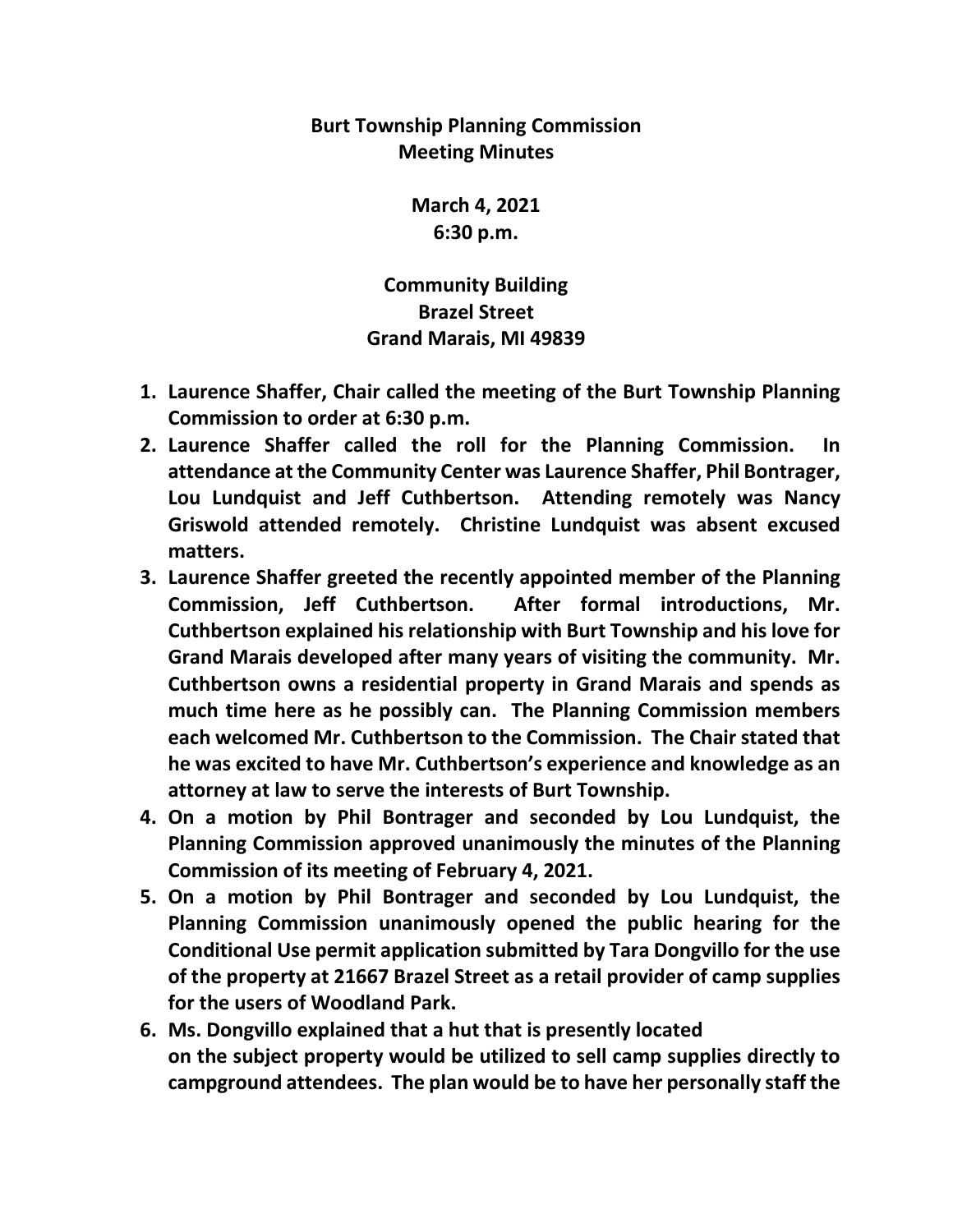**hut during campground season and once the business scale warranted, the addition of vending machines might be added.** 

- **7. On a motion by Phil Bontrager and seconded by Lou Lundquist, the Planning Commission voted unanimously to close the public hearing.**
- **8. After the public hearing was closed and during deliberation by members of the Planning Commission on the merits of the application, three individuals communicated on the telephonic aid that they had been unable to dial into the meeting until approximately 6:45 p.m. Nancy Griswold, Commission member indicated her presence by phone along with Jennie Innis and Linda Stenke. Ms. Innis and Ms. Stenke wished to hear a summary that had occurred prior to their coming on line. Chair Shaffer summarized what the Planning Commission had heard in the public hearing. Ms. Steinke expressed her concern about the wrong phone number utilized in Township communication for the Planning Commission meeting. Ms. Steinke expressed concerns for the safety of those campground attendees wishing to cross Brazell Street to access the vendor hut. Concerns were also expressed about the commercial use of residential property.**
- **9. The Planning Commission deliberated on the merits of the conditional use application. Mr. Lundquist reference the institutional and rental use of much of the adjoining property. Mr. Cuthbertson expressed concerns about the ambiguous nature of the time of the day and the months of the year that the vendor hut might be opened. Mr. Shaffer explained the difference between the Planning Commission's authority to consider the use of the property as compared with the Zoning Administrator's responsibility to enforce the zoning and building codes requirements.**
- **10. On a motion by Lou Lundquist and seconded by Phil Bontrager, the Planning Commission placed a motion on the floor to approve the subject conditional use permit.**
- **11.On a motion by Jeff Cuthbertson and seconded by Phil Bontrager, the Planning Commission approved an amendment to the original motion approving the subject conditional use permit by limiting the hours of operation of the vendor hut from 12:00 p.m. (noon) to 8:00 p.m. daily from May 1st to October 31st of each year. The Planning Commission approved the amendment unanimously.**
- **12.On a motion by Lou Lundquist and seconded by Phil Bontrager, the Planning Commission voted unanimously to approve the conditional use permit submitted by Tara Dongvillo for vendor use of a hut on the property**